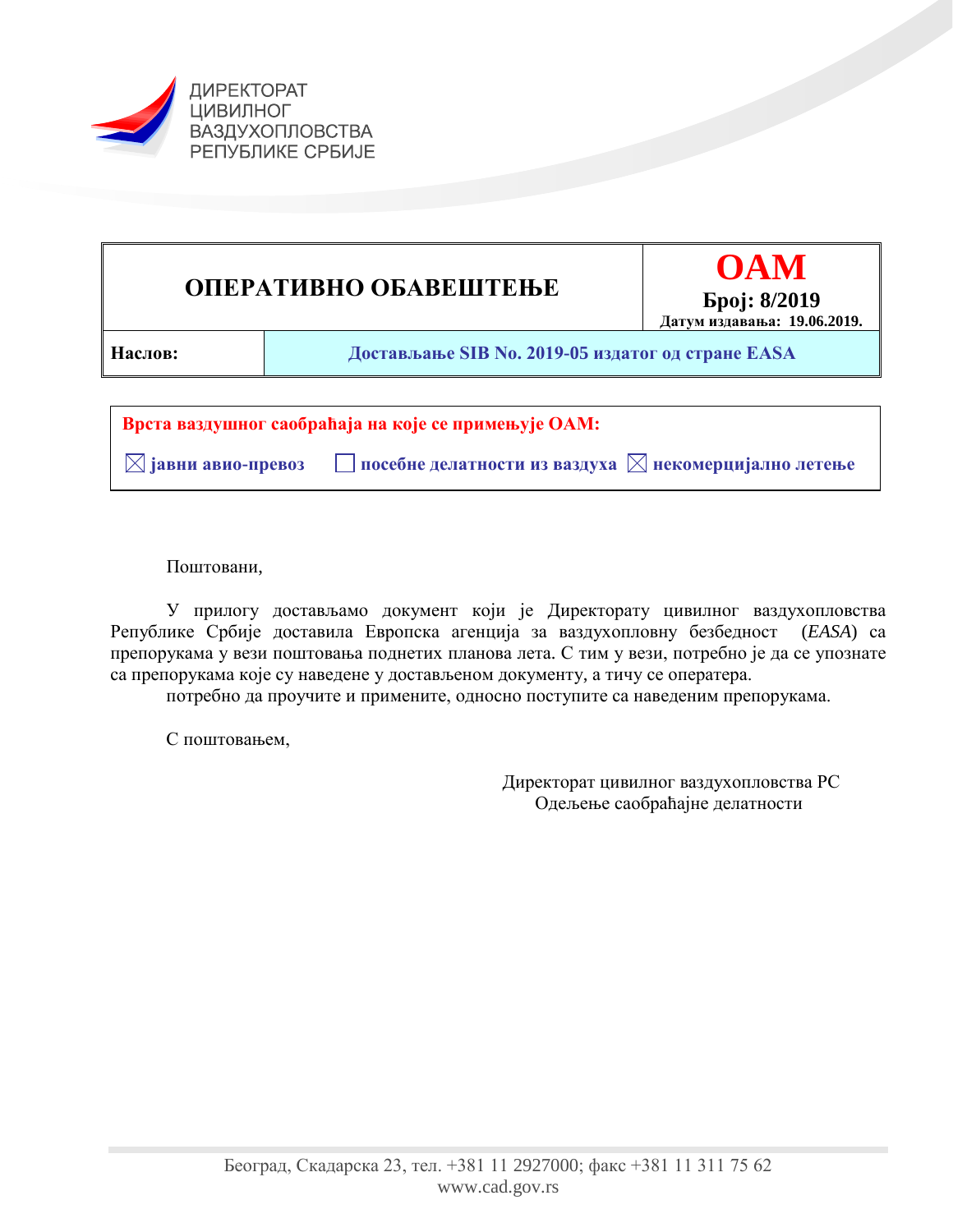



Patrick Ky **Eamonn BRENNAN** Executive Director Director General EASA EUROCONTROL

Director Generals of Civil Aviation Members of EASA Management Board

17 June 2019

#### **Subject: Adherence to filed Flight Plans**

**\*via e-mail only\***

Dear Director Generals and EASA Management Board members,

In its role of regulatory oversight of the European ATM Network, the European Union Aviation Safety Agency presented to its Management Board a set of recommendations to ensure the highest levels of safety and environmental efficiency in the context of the Summer 2019 capacity issues.

One of the recommendations stipulates that: "*EASA, Network Manager and national competent authorities should ensure that aircraft operators and ANSPs are duly informed about importance to adhere to filed flight plans unless there are safety reasons*". In this context, EASA, supported by the EUROCONTROL Network Manager, prepared a "**Note to aircraft operators and air traffic services**", which explains the importance of filed flight plan adherence.

The Note, in appendix to this letter, contains all necessary explanations and justifications for the operators, including references to applicable EU regulatory requirements and a safety promotion material developed by the EUROCONTROL Network Manager for this purpose.

We want to underline the absolute necessity of strict adherence to flight plans, which form the basis of the ATFM measures conceived by the EUROCONTROL Network Manager to minimise delays and protect sectors from overload. Non respect of flight plans may create safety issues in downstream Air Traffic Control sectors.

The capacity measures implemented for this summer will be successful only if all actors are made aware of agreed principles and will adhere to them. Therefore, **the EUROCONTROL Network Manager agreed to monitor systematically non-adherences to filed flight plans and to report them to EASA**.

#### **We urge you to ensure that aircraft operators and air navigation service providers under your oversight are made aware of the Note and implement its content.**

Please note that this information has already been distributed to:

- 650 third country operators from more than 110 countries who perform commercial air transport operations into the EU and which are authorised by EASA in accordance with the Commission Regulation (EU) No. 452/2014;
- 32 National Standardisation Coordinators of EASA Member States and additional 12 ECAC Members States standardisation contact persons nominated in accordance with the Commission Regulation (EU) No. 628/2013.



TE.GEN.00101-005 An agency of the European Union

Postal address: Postfach 10 12 53 50452 Cologne, Germany Visiting address: Konrad-Adenauer-Ufer 3 50668 Cologne, Germany

Tel.: +49 221 89990 6242 E-mail: vladimir.foltin@easa.europa.eu Web: www.easa.europa.eu ISO 9001 Certified Page 1 of 4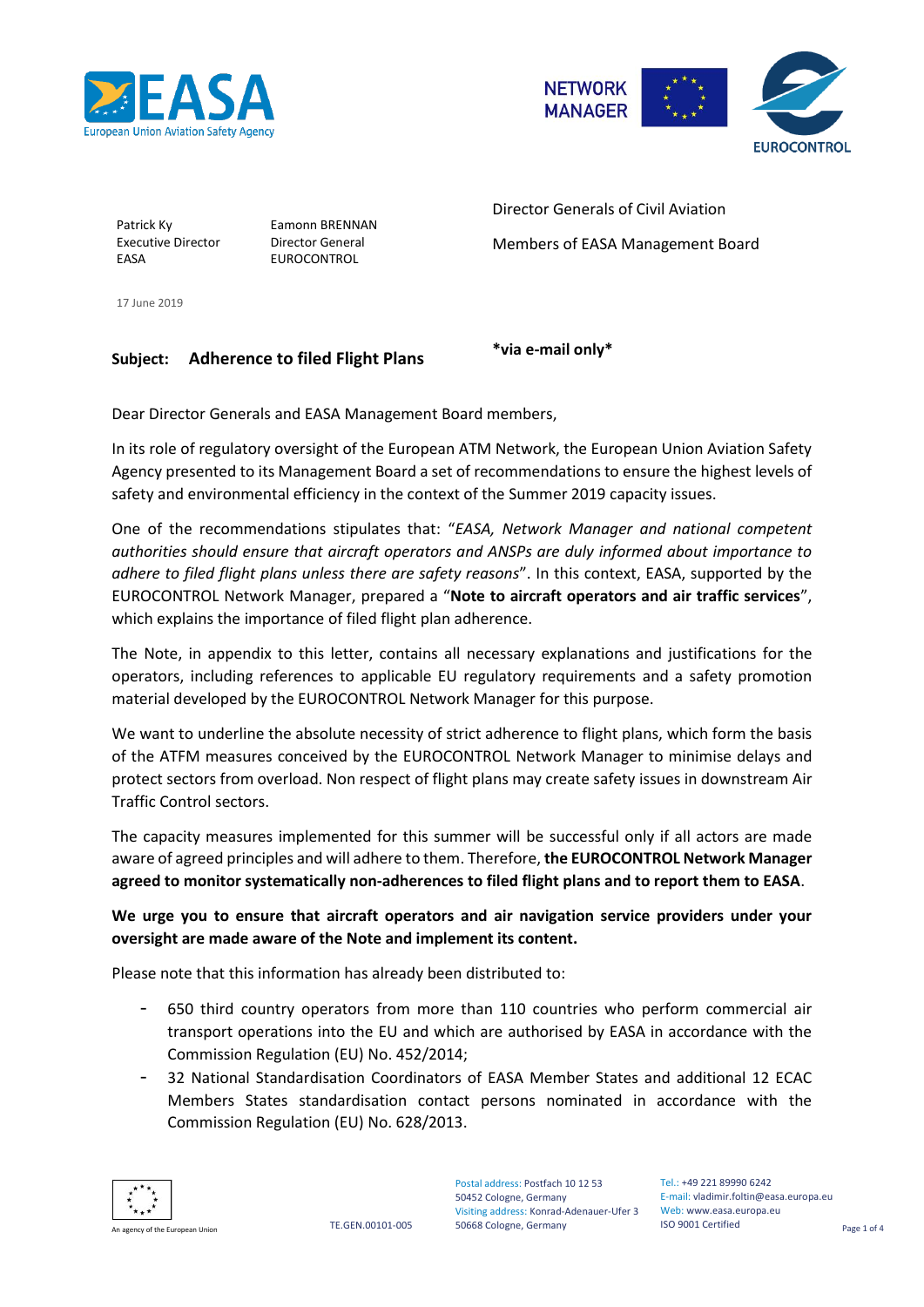We count on your continuous support in this important task and look forward to even closer collaboration in preparation for the measures for summer 2020.

Yours sincerely,



Eamonn BRENNAN



Postal address: Postfach 10 12 53 50452 Cologne, Germany Visiting address: Konrad-Adenauer-Ufer 3 Web: www.easa.europa.eu 50668 Cologne, Germany

Tel.: +49 221 89990 6242 E-mail: vladimir.foltin@easa.europa.eu ISO 9001 Certified Page 2 of 4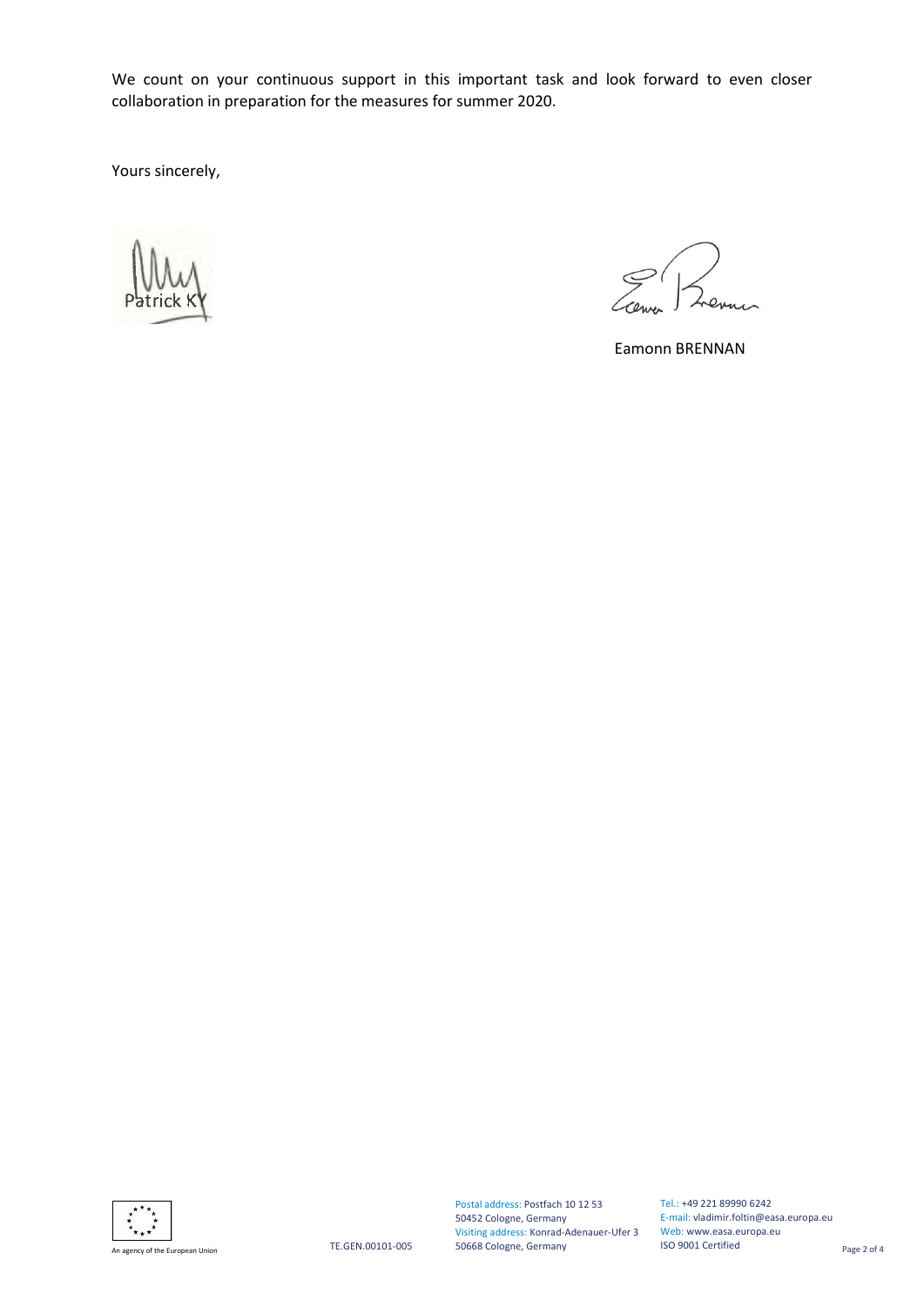



Appendix

# **Note for the attention of Aircraft Operators and Air Traffic Services (ATS)**

#### **Subject: Adherence to Filed Flight Plans in European Airspace**

In 2018, a total of 11 million flights have taken place throughout Europe, representing an increase of 3.7% compared to 2017. Similar growth is expected in the years ahead. Against this growth, Europe is now experiencing airspace capacity issues, which are causing a significant rise in en-route air traffic delays for civil operators and flight cancellations, especially during the summer peak period.

The EUROCONTROL Network Manager has already taken a certain number of actions in particular with ATS providers, which will start taking effect for the Summer 2019. While it is clear that the main purpose of airspace capacity restrictions is to protect safe provision of ATS, a successful and safe outcome of the measures strongly depends on the adherence to filed flight plans by ATS and by aircraft operators.

There can be a strong incentives for pilots to try to recover delays or save costs by choosing another route or lower/higher altitude. However, if too many flights do this, the entire network planning is at risk, thus resulting in further delays in the whole system including airports and potentially also in increased safety risks.

## **KEY POINT It is important that aircraft operators and ATS adhere to filed flight plans unless there are safety reasons.**

#### *Some important considerations*:

- The filed flight plan is accepted by the EUROCONTROL Network Manager based on the predicted trajectory which takes into account number of constraints, including safe airspace capacity along the route flown.
- There is no formal requirement in European airspace to adhere to filed flight plans and changes to the filed flight plan can be initiated by either the ATS unit or the pilot.



Postal address: Postfach 10 12 53 50452 Cologne, Germany Visiting address: Konrad-Adenauer-Ufer 3 50668 Cologne, Germany

Tel.: +49 221 89990 6242 E-mail: vladimir.foltin@easa.europa.eu Web: www.easa.europa.eu ISO 9001 Certified Page 3 of 4